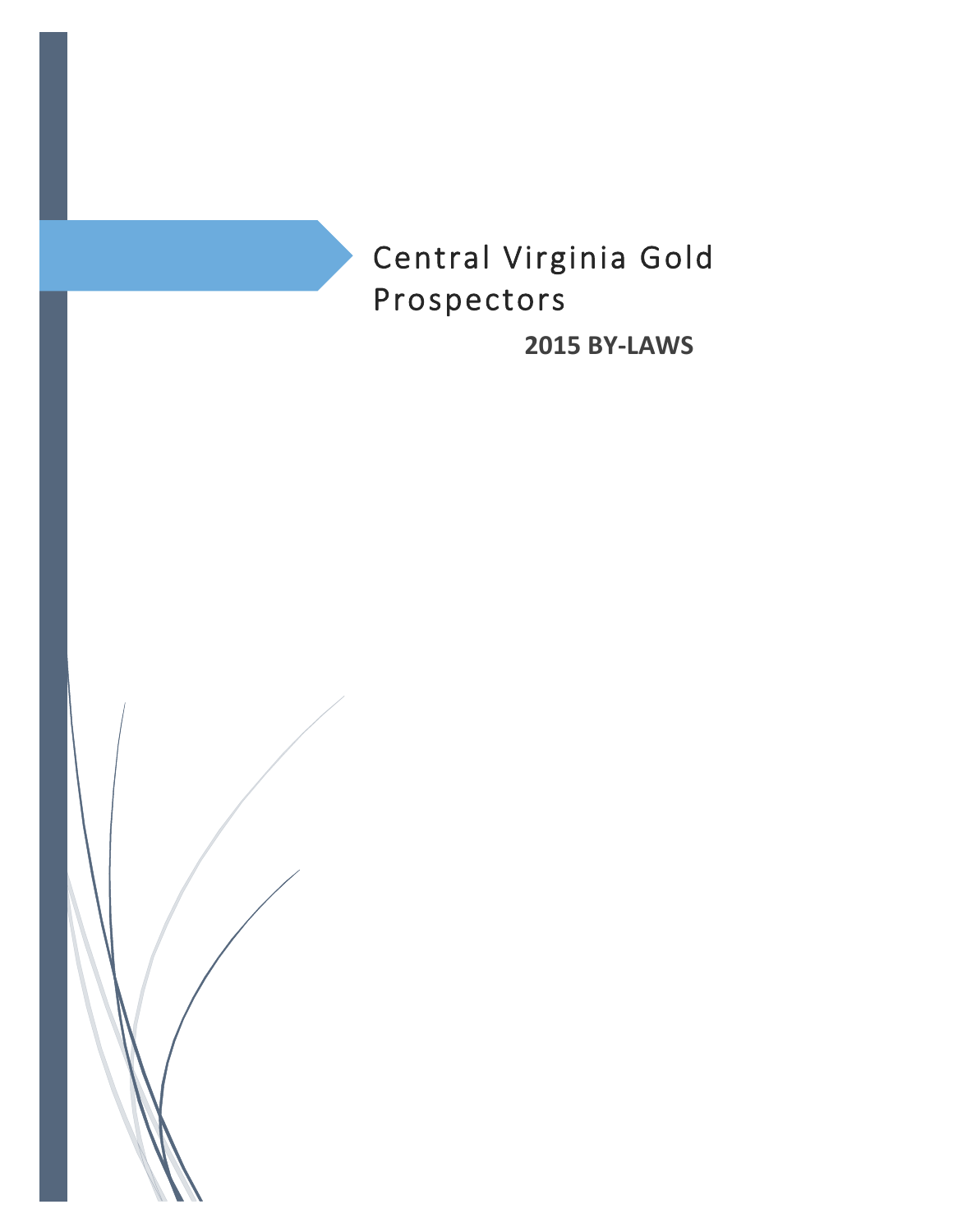# **CENTRAL VIRGINIA GOLD PROSPECTORS**

## **2015 BY-LAWS**

## **Article 1 Name and Purpose**

## **Section 1.01 Name:**

The name of the organization shall be "Central Virginia Gold Prospectors as known as "CVGP". The organization is organized in accordance with Commonwealth of Virginia No-Stock Corporation Act, as amended. The organization has not been formed for the making of profit of *any* kind; nor for personal financial gain. The assets and income of the organization shall not be distributable to, or benefit the trustees, directors, officers or other individuals. The assets and income shall only be used to promote the corporate purposes as described below. Nothing contained herein, however, shall be deemed to prohibit the payment of reasonable compensation to an independent contractor for services provided for the benefit of the organization. The organization shall not endorse, contribute to, work for, or otherwise endorse (or oppose) a candidate for public office. The organization is organized exclusively for the purposes subsequent to section 501(c) (3) of the Internal Revenue Code.

## **Section1.02 Purpose:**

The Central Virginia Gold Prospectors organization is formed for teaching and sharing the knowledge of recreational gold prospecting, history, methods and opportunities throughout the Commonwealth of Virginia.

## **Article 2 Club Members**

#### **Section 2.01 Classifications of Membership:**

There shall be three types of memberships: General Membership, Land Use Membership, and Life Membership.

## **Section 2.02 Qualifications**

#### **Section 2.02.1 General Membership**

General Membership may be granted to an individual, family, or corporation that supports the mission and purposes of the organization, and will complete a Membership Application. This type of membership is open to all persons without charge of any dues or fees. If the General Member wishes to receive a Club identification card, Club Newsletter and other materials associated with the Club, a \$15.00 fee will be required in order to cover the cost of materials and mailing. General membership may vote on all issues except land lease issues.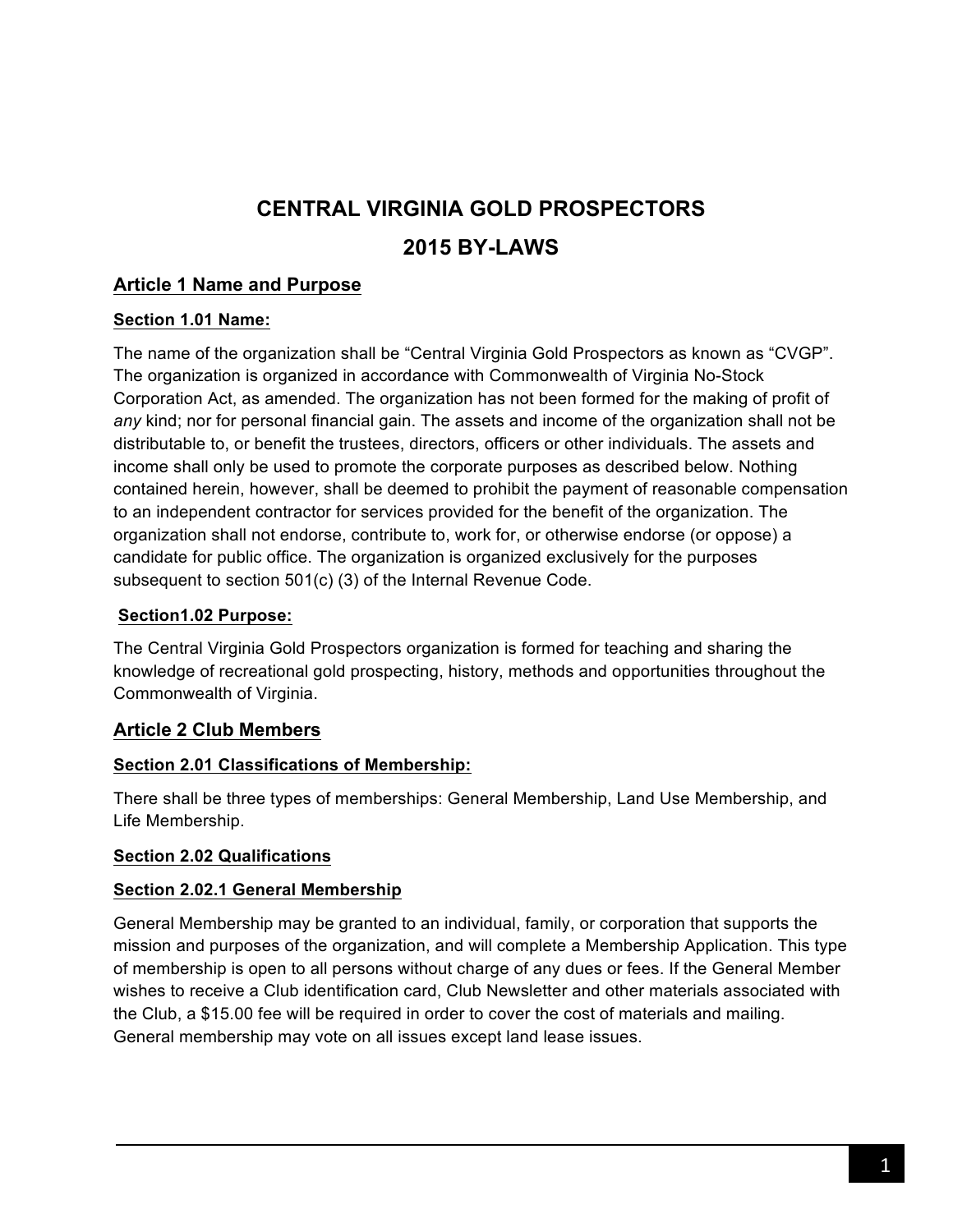## **Section 2.02.2 Land Use Membership**

Land Use Membership may be granted to an individual or family unit that supports the mission and purposes of the organization, and completes a Membership Application. Each Land Use Member over the age of 18 years as set forth above shall have the right to vote on all issues that are brought before the membership and to use any of the leased properties for prospecting. Each Land Use Member shall have a maximum of two votes per family household.

All Land Use Members will be asked to attend at least two (2) monthly meetings and one (1) "Work Day" within each calendar year.

#### **Section 2.02.3 Life Membership**

This policy sets out the minimum criteria to be eligible for nomination for an award of Life Membership of the CVGP. This award exists to recognize the valuable contribution of individuals to the current and future existence of the Club. It is therefore only to be awarded in exceptional circumstances. In considering the award of Life Membership, an individual should have demonstrated significant, sustained, and high quality service enhancing the reputation and future of the overall Club.

A Life Membership may be awarded to any individual that has served in the CVGP for 10 or more years or has demonstrated a dedication of support to the Club.

## **Benefits of Life Membership**

- Award of the Life Membership shall be at a CVGP general meeting.
- Exemption from all fees or dues associated with the registration costs.
- Exemption from all costs associated with social functions organized by the Club.
- Personal invitation to all events sponsored by the CVGP Club.
- May vote on all issues concerning CVGP.

A letter for nomination for this individual shall be brought before the Board of Directors no later than the last meeting of the year (November meeting) for consideration and award on the first meeting of the new year (March meeting).

#### **Section 2.03 Duties of a Member:**

Each member shall be asked to take part in activities sponsored by CVGP and to promote CVGP at every opportunity, whenever possible.

#### **Section 2.04 By-Laws, Rules, and Regulations**

All members will be given a packet of information that shall contain (among other items) a set of the By-Laws and all Rules and Regulations of CVGP. Additional copies may be purchased for a fee of \$5.00.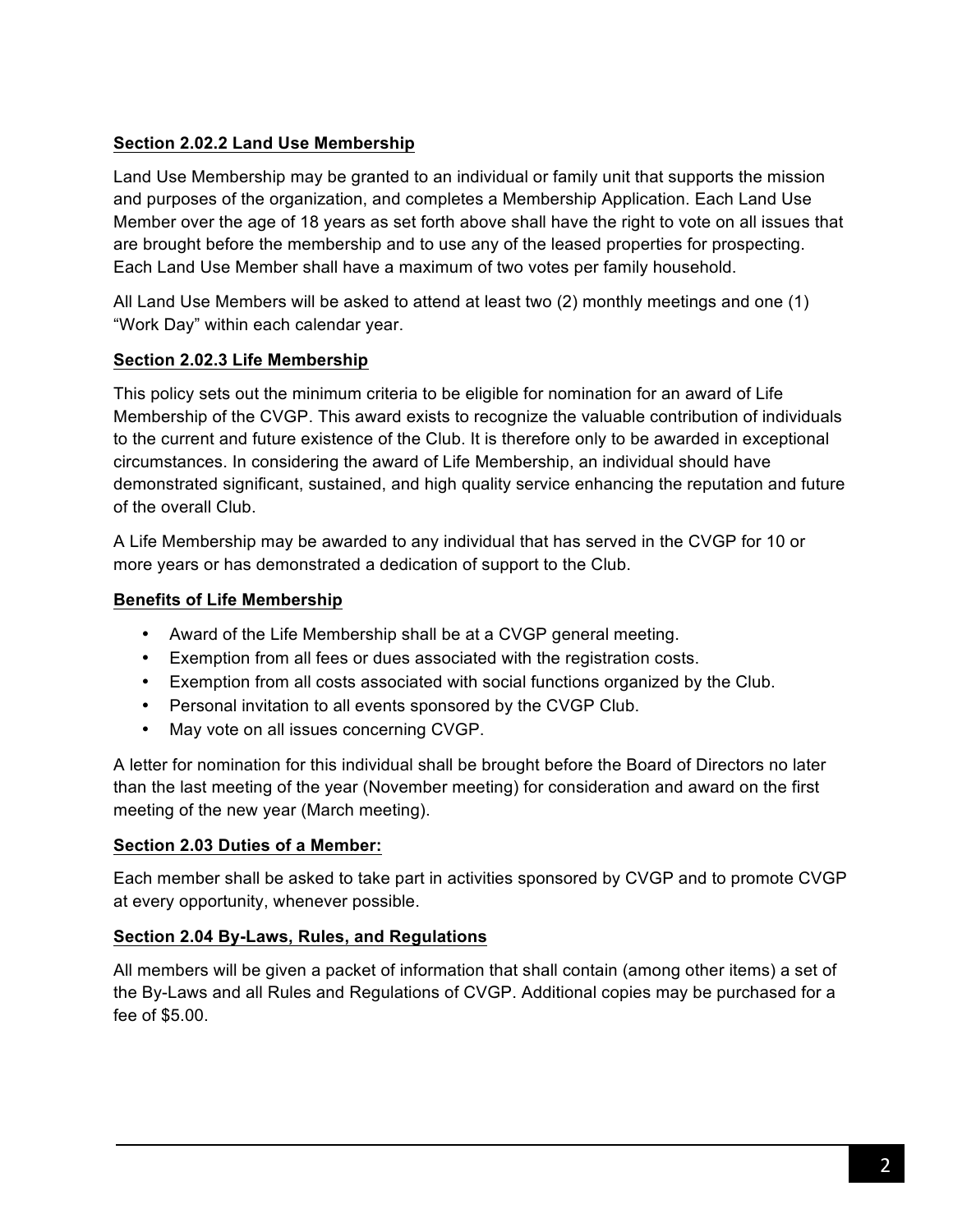## **Section 2.05 Termination of Membership**

Any Member, Board of Director Member, or Club Officer may be suspended or terminated if deemed appropriate by a majority of the membership by an affirmative vote of a quorum (twothirds) of the members present at a meeting. The membership may suspend or expel any person of the Club who shall be in default of any rule or regulation that is established within these By-Laws and the CVGP Rules and Regulations. In addition, anyone can be removed for conduct unbecoming of a member, or prejudicial to the aims of CVGP. These rules and regulations shall also include all rules and requirements set forth by any of the property Owners and Land Managers.

## **Section 2.06 Resignation of Club Members**

Any member of the Club may resign by providing a letter of resignation to the Secretary of CVGP.

## **Section 2.07 Land Fees**

The Officers and Board of Directors shall establish the Land Use Fees on a yearly basis. The nominal land use fee shall be \$100.00 per year unless changed by the Officers and the Board of Directors. The land use fees shall be due at the first meeting of the year (weather permitting). Members who join between October  $1<sup>st</sup>$  and February  $1<sup>st</sup>$  of the following year shall pay half of the yearly fee.

## **Section 2.08 Meetings**

All meetings shall be held on the  $3<sup>rd</sup>$  Saturday of each month; unless otherwise announced. A minimum of 20 voting members shall constitute a quorum for transaction of business at a membership meeting.

The President will conduct meetings. In his /her absence, the Vice President will conduct the meeting. If both the President and the Vice President are absent, the meeting will be conducted by one of the following Officers: Secretary, Treasurer, and lastly, the Chairman of the Board of Directors. If however, none of the officers as listed above is available, said meeting shall be canceled.

#### **Section 2.08.1 Annual Meeting**

An annual meeting shall be held once a year for electing Officers and for the transaction of such other business as may properly come before the meeting. The annual meeting shall be held at the time and place designated by the Board of Directors.

## **Section 2.09 Voting**

Any motion brought up to the membership at a meeting must pass with a majority vote of 51% by the members present at that meeting. to pass. A quorum shall be no less than 20 members.

All issues brought before the membership may be voted on at that meeting, or tabled to the next regularly scheduled meeting.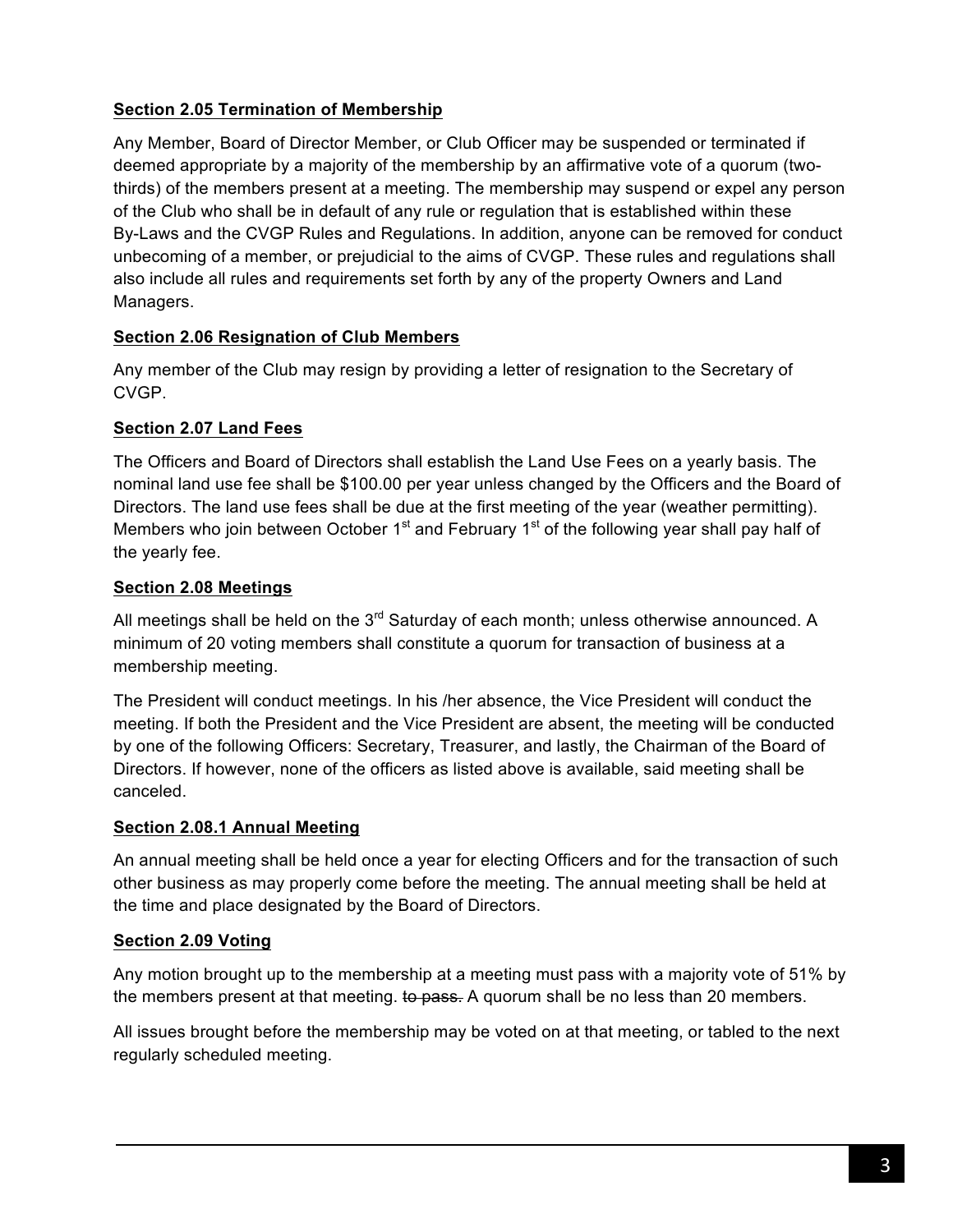## **Article 3 Authority of the Board of Directors**

#### **Section 3.01 Authority**

The Board of Directors shall represent the wishes of the membership at all times in the decisionmaking process. All members of the Club are encouraged to seek out the Board of Directors to make their wishes, desires and concerns known at all times.

The Board of Directors is an advisory body and may exercise all the powers and authority granted by the Central Virginia Gold Prospectors and their By-Laws; and the requirements set forth by the Commonwealth of Virginia and the IRS 501(c) (3) requirements of a Not-for-Profit Corporation.

#### **Section 3.02 Nominations, Election, and Tenure**

The Board shall consist of a Chairman and not less than four (4) directors. Each director shall hold office for a term of 3 years. In the event of a tie vote, the Chairman will be the only person to break the tie vote.

Any vacancies existing because of resignation, death, incapacity or removal before the expiration of his/her term shall be filled by a majority vote of the membership. In the event of a tie vote, the President shall choose the succeeding director. The membership shall elect each of the directors.

The Board will be nominated in March and be elected in April, and take their position immediately.

## **Section 3.03 Resignation**

Resignations are effective upon receipt of a written letter of resignation by the Secretary of the CVGP.

## **Section 3.04 Board of Directors Meetings.**

The Board of Directors shall hold meetings to discuss any old business or new business; and to prepare for a regularly scheduled meeting. Meetings shall be at such times and places as the Board shall determine; but shall hold at least three regular meetings per calendar year (more often as may be required). All of the members are encouraged to attend these regularly scheduled meetings; and may be heard by the Board. It is also encouraged that an officer be in attendance at the meeting.

#### **Section 3.05 Board of Directors Executive Meetings**

The Board may hold Executive meetings at any time or place, as they may deem necessary. At these Executive Board meetings no other member of the Club shall be allowed; except that the Board may invite certain people that they may believe able to provide any additional information necessary to assist in their decision-making process. At the conclusion of the Executive Board meeting, a full report will be issued as to the reason of the meeting and its conclusion. The secretary shall be present to record all minutes of the meetings. All minutes need to be sent out in a timely manner.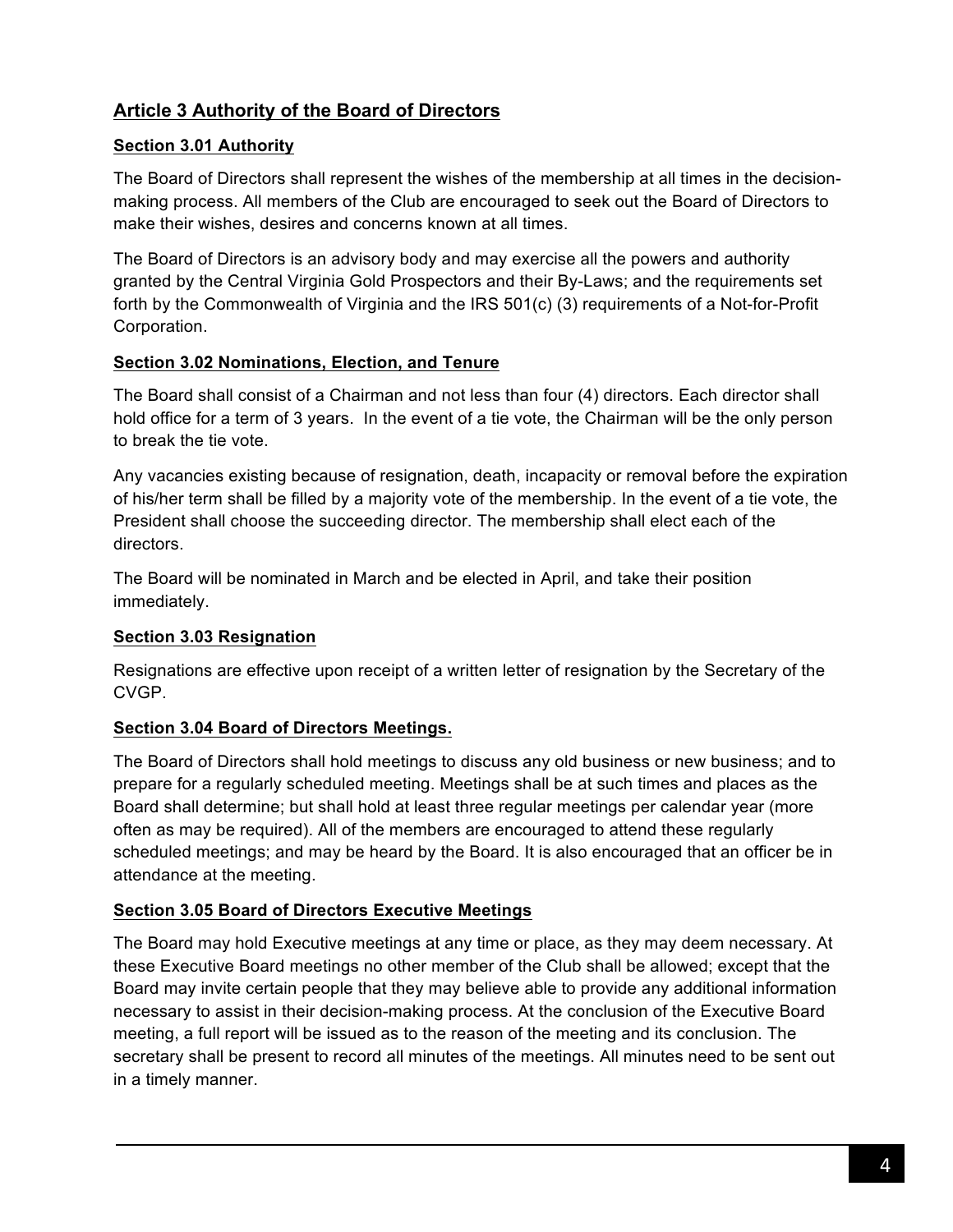#### **Section 3.06 Quorum**

A quorum shall consist of a majority of the Board attending in person or through teleconferencing. All decisions will be by a majority vote of those present at a meeting at which a quorum is present. If less than a majority 3 out of 5 of the directors are not present at said meeting, the Board may adjourn the meeting on that occasion without further decisions.

#### **Section 3.07 Participation in meeting by Telephone Conference Call**

Members of the Board may participate in a meeting through the use of telephone conference call or similar communication equipment, so long as all members participating in such meetings can hear one another.

#### **Article 4 Authority and duties of the Club Officers**

#### **Section 4.01 Officers**

The Club Officers of the CVGP shall be:

#### **President.**

The President of the Club shall preside at the membership meetings of the organization.

#### **Vice-President**

The Vice President shall perform the duties of the President in the absence of the President and shall assist that office in the fulfillment of its leadership responsibilities.

#### **Secretary**

The Secretary shall give notice of all meetings of the Club, and have the authority to certify records, and copies of records, as the official records of the organization. The Secretary shall maintain the minutes of the Board and business meetings.

#### **Treasurer**

The Treasurer shall be responsible for conducting the financial affairs of the Club as directed and authorized by the membership, and shall make reports of corporate finances as required, but no less often than at each business meeting and Board of Directors meeting.

#### **Events Coordinator**

The Events Coordinator is responsible for the conception, scheduling and execution of club events. The Events Coordinator may establish a team or group of members, as needed, to fulfill the duties and responsibilities of this office. When new opportunities to participate in local community events are identified; the Events Coordinator will gather all necessary information to report to the officers and board to decide if funds are available, and it will fit our schedule. Then it will be brought to the membership for final vote. The CVGP Board and Officers shall establish a base operation budget to support the funding of each event. This budget shall be based on the average cost of such past events.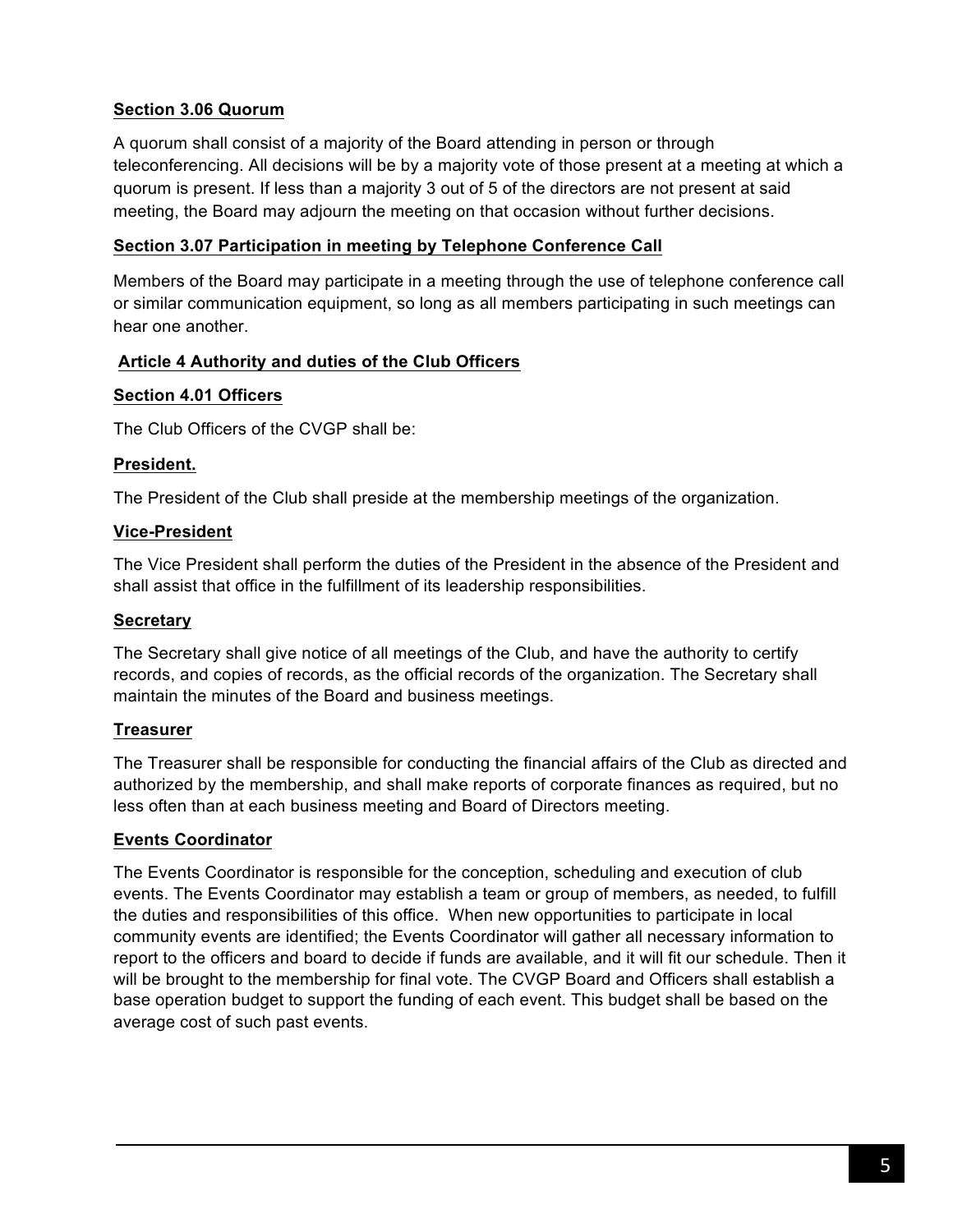## **Claims Director Coordinator**

The Claims Director may appoint volunteers of one or more members to assist in needed surveillance of the claims for any evidence of damage (whether a result of bad weather or manmade by negligence or deliberate mischief, whenever damage is discovered. The Claims Director is responsible to notify the CVGP membership of any work that is necessary; and to recruit and schedule member volunteers to take whatever actions are appropriate to provide proper stewardship and preservation of these properties.

## **Section 4.02 Nominations and Elections of Club Officers**

The Officers are nominated in September and elected in October. The officers will take their new positions over in March of the following year.

## **Section 4.03 Club President**

The President shall preside over all Club meetings, and to provide general supervision of all work carried out by CVGP. The President shall also conform to all pertinent provisions set forth in the latest edition of Robert Rules of Order.

Other duties shall be (but not limited to) the following:

- 1. Schedule, plan, and officiate at all meetings
- 2. Coordinate activities of all Officers
- 3. May establish a committee or committees to take care of a specific project.

#### **Section 4.04 Vice-President**

The Vice-President shall preside over regularly scheduled meetings in the absence of or at the request of the President.

Other duties shall be but not limited to:

- 1. Maintain order at all meetings
- 2. Oversee the raffle and equipment sales activities, during the meeting and/or other outings of the Club.
- 3. The Vice-President shall be also conform to all provisions as set forth in the latest edition of Robert's Rules of Order.
- 4. May establish a committee or committees to take care of a specific project.

#### **Section 4.05 Club Secretary**

The Secretary shall be responsible for ensuring that accurate and sufficient documentation exists to meet the legal requirements of the Federal and State agencies.

In order to fulfill these responsibilities, and subject to the organization's By-Laws; the Secretary shall also prepare, at the President's direction, all Club correspondence; keep and maintain all of the Club's outgoing and incoming correspondence. The secretary will provide the Claims Director a current roster of all Land Fee members. The Secretary shall also conform to all provisions as set forth in the latest edition of Robert's Rules of Order.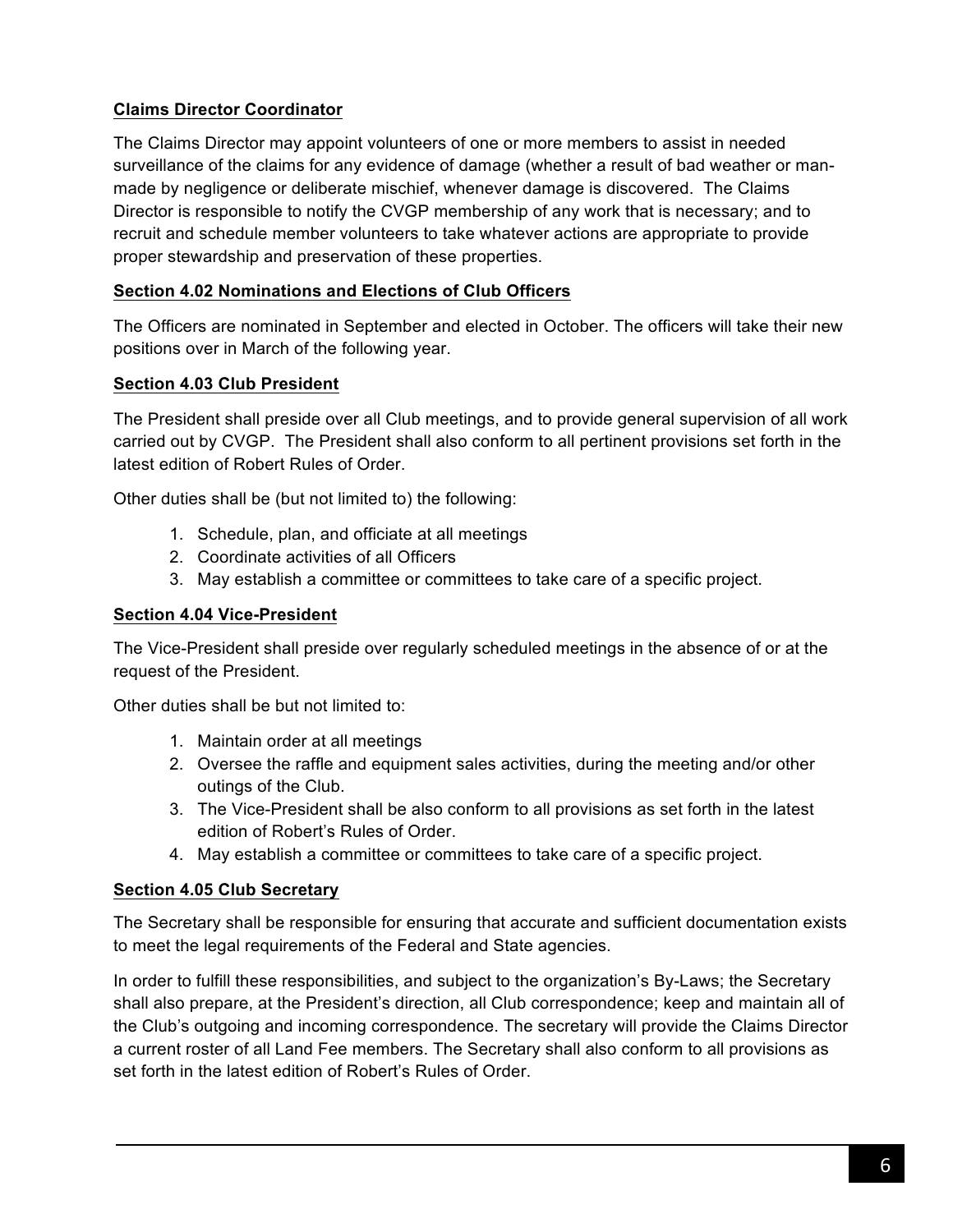## **Section 4.06 Specific Duties of the Secretary**

#### **Section 4.06.1 Minutes of all Meetings**

The Secretary is responsible for ensuring that accurate minutes of club and board meetings are taken and approved by the President. Requirements of minutes may vary but should include at a minimum:

- Date, Time, location of meetings
- List of officers, Board members and any special guest present
- List of items discussed
- List of reports presented
- A written record of all motions presented and an accurate description of their disposition.

The Secretary shall sign a copy of the final, approved minutes and ensure that these copies are maintained in the Club's records. Minutes should be sent out in a timely manner.

#### **Section 4.06.2 Membership records**

The Secretary, along with the Treasurer; shall ensure that all official records are maintained. She/he shall ensure that these records are available when requested for reports, elections, other votes, etc.

#### **Section 4.06.3 Up-To-Date set of By-Laws**

The Secretary shall ensure that an up-to-date, signed copy of the current By-Laws is available at all meetings.

#### **Section 4.06.4 Communication**

The Secretary shall ensure that proper notification is given to all Members, Officers, and the Board of Directors of meetings.

#### **Section 4.07 Club Treasurer**

The Treasurer shall be responsible for ensuring that accurate and sufficient documentation exists to meet legal requirements of the Federal and State agencies and filing of any Federal or State Tax Code requirements or forms.

In order to fulfill these responsibilities, and subject to the clubs By-Laws; the Treasurer shall also prepare, at the President's direction, all Club accounting records and keep and maintain all of the Club's outgoing and incoming financial reports.

The Treasurer, President and Chairman of the Board are authorized to sign or counter sign checks, applications, contracts or other documents on behalf of CVGP, as directed by the membership.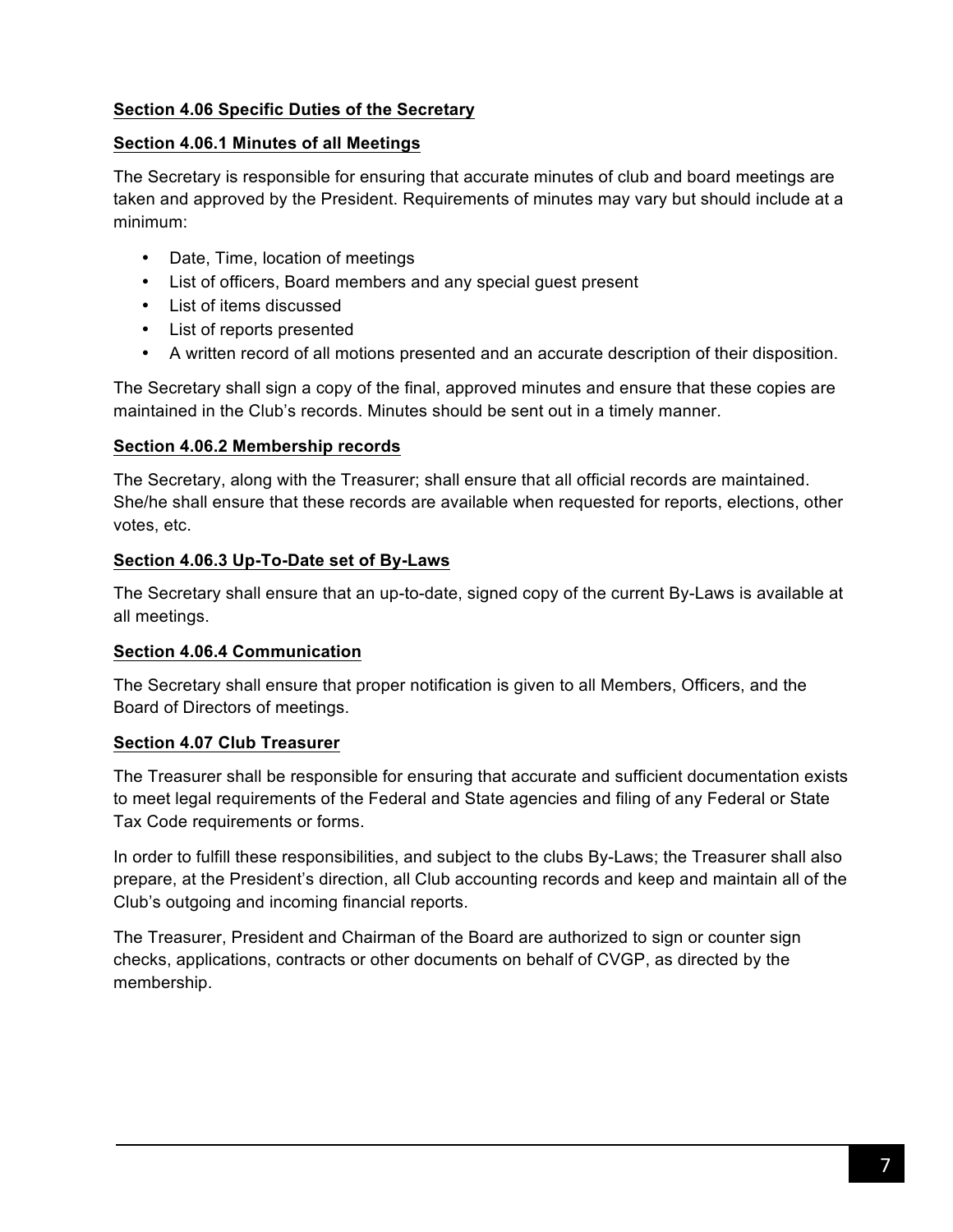## **Section 4.07.1 Filing of Documents**

The Treasurer may be the registered agent with respect to the laws of the jurisdiction of the Commonwealth of Virginia; as the person upon whom legal notice to the IRS, 501(c) (3). Not-for-Profit Corporation is served, and responsible for ensuring that documents necessary to maintain the IRS, 501(c) (3), Not-for-Profit Corporation are filed.

#### **Section 4.07.2 Responsibilities of the Treasurer**

- 1. The Treasurer shall be bonded.
- 2. Carries out the responsibilities as directed by the President.
- 3. Assists in the preparation of the budget.
- 4. Monitors the budget and may utilize the financial computer programs that the Club will/may provide for maintaining all financial records.
- 5. Ensures the Board's financial policies are being followed.
- 6. All purchase orders between \$500.00 and \$1,000.00 will be approved by the President and/or the Chairman. All purchase orders over \$1,000.00 will be brought before the membership for approval.
- 7. Reports to the President of the Club, the Board of Directors and the general membership on financial matters.
- 8. Prepares any required financial reporting forms as required documentation for an IRS, 501(c) (3) Not-for-Profit Corporation.
- 9. Maintains all bank accounts All checks that are issued to one of the CVGP Bank Account Co-Signers for reimbursement of expenses, shall be signed by a different issue of the check.
- 10. Oversees all financial transactions.

## **Article 5 Financial Administration**

#### **Section 5.01 Financial Year**

The fiscal year of the Club shall be January  $1<sup>st</sup>$  – December  $31<sup>st</sup>$  and may be changed by resolution of the Board of Directors and by approval by the membership.

#### **Section 5.02 Checks, Drafts, etc.**

All checks, purchase orders for the payment of monies, bills of lading, warehouse receipts, obligations, bills of exchange, and insurance certificates shall be signed or endorsed by such Officer or Officers of the CVGP.

## **Section 5.03 Deposits and Accounts**

All funds of CVGP, not otherwise employed, shall be deposited in the general or special accounts in such banks, trust companies, or depositories as the membership may now or hereafter designate. All monies (income) derived from any of the CVGP activities shall be turned over to the Treasurer within 10 days of the conclusion of the activity or next scheduled meeting; and be deposited and a report be made at the next scheduled CVGP meeting.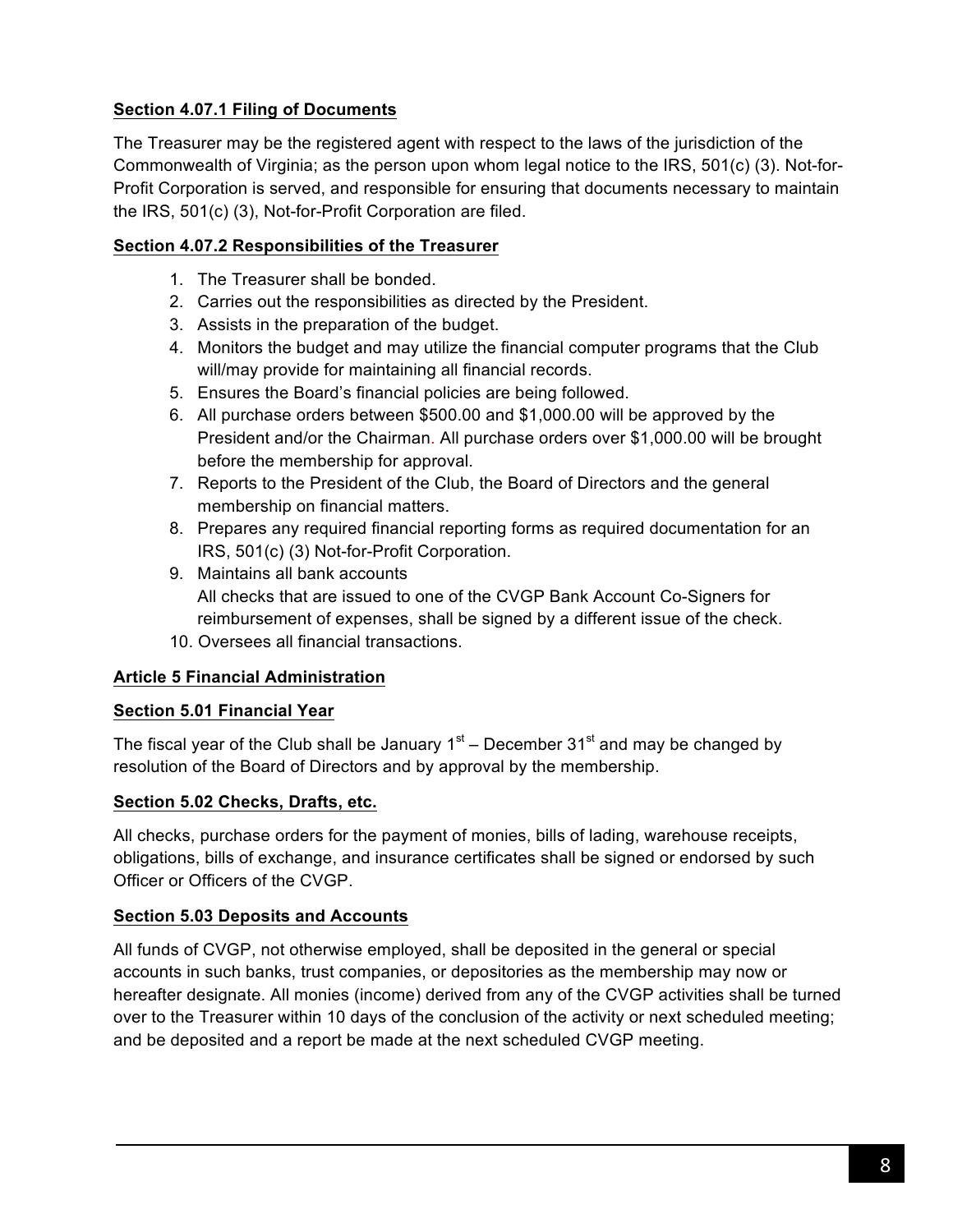#### **Section 5.04 Investments**

Certain designated funds of CVGP may be retained in whole or in part to be invested and reinvested on occasion in such property, real, personal, in stock, bonds, or other securities as the Board of Directors ,Officers and Membership deems appropriate and/or may deem desirable, but not without due regard to the limitations, if any, now imposed or which laws regarding such investments, may hereafter impose, and which are permitted to an organization exempt from Federal Income Taxation under Section 501(c)(3) of the Internal Revenue Code.

## **Section 5.05 Books and Records**

Correct books of accounts of the activities and transactions of the Central Virginia Gold Prospector shall be kept at the Treasurer's Office of the CVGP. These shall include a copy of the Certificate of Incorporation from the Commonwealth of Virginia Corporation Commission, dated June 30, 2005, a copy of the signed set of the By-Laws on record, and a signed copy of the latest Rules and Regulations.

## **Section 5.06 Custodian of Records**

The Treasurer shall ensure that the records of the organization are maintained as required by the law and make available when requested by an authorized person. These records may include founding documents, articles of incorporation, a list of the Board of Directors, financial reports, and other official records.

## **Article 6 Parliamentarian**

The President with the approval of membership may appoint a person to serve as a Parliamentarian. He/she shall see that all meetings follow the latest edition of Robert's Rules of Order. The duty of the Parliamentarian is to provide advice to the President and or the Chairman of the Board of Directors based on his/her unbiased interpretation of Robert's Rules of Order. The President and/or Chairman of the Board of Directors may request advice from the Parliamentarian at any time on any issue that may arise during a meeting. The Parliamentarian may also call to the attention of the President or the Chairman of the Board of Directors any error in the proceeding that may affect substantive rights of any member or may otherwise do harm. All other duties of the Parliamentarian shall be prescribed by reference in the latest edition of Robert's Rules of Order. The Parliamentarian shall not vote on any matter of the CVGP unless so allowed by the majority of members present at any regularly scheduled meeting.

## **Article 7 Adoptions and Amendments of the By-Laws**

1. These By-Laws shall become effective when adopted by a majority of the membership that is present at a regularly scheduled meeting